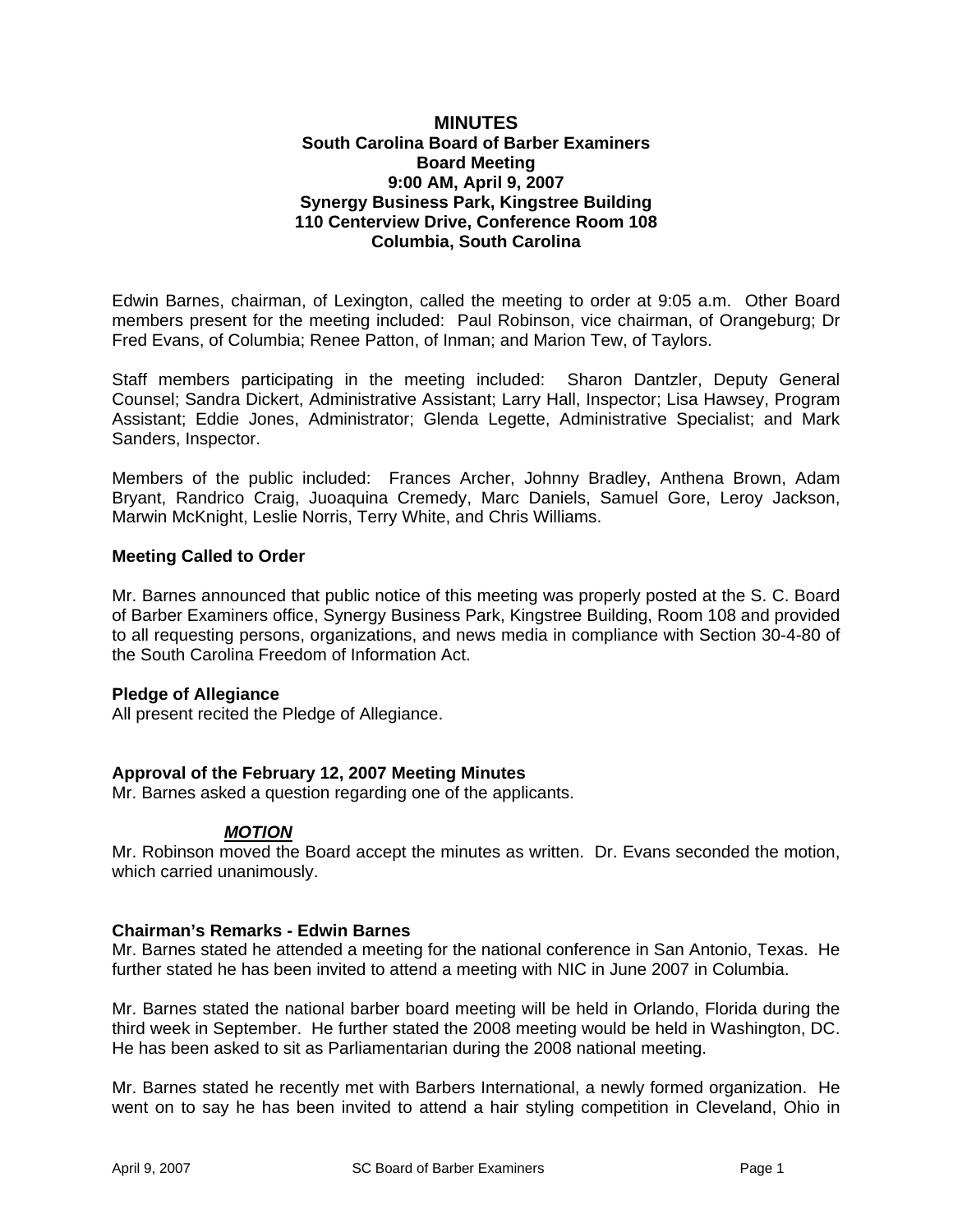August 2007. He said he has not yet accepted the invitation; however, he is considering the offer.

Mr. Barnes introduced Renee Patton, the new Board member from Boiling Springs.

## **Administrator's Remarks, For Information – Eddie Jones**

*Advisory Opinions, If Needed, Office of General Counsel* There were no advisory opinions given during the April 9, 2007 meeting.

Mr. Jones stated reminded the members the Statement of Economic Interest Forms are to be submitted to the State Ethics Commission no later than April 16, 2007. He further stated failure to submit the forms by the deadline could result in a \$100 per day penalty.

### *Legislative Update*

Mr. Jones stated he and Mr. Robinson attended the Senate LCI subcommittee met on March 21, 2007 in regard to the hair braiding bill. He went on to say the subcommittee reported the bill unfavorably. He further stated the chairman for the SC Board of Cosmetology spoke in opposition of the bill. He went on to say there was no one present to speak in favor of the Bill.

Mr. Robinson stated the members of the subcommittee have no intention of changing the law forward. He noted the authors of the bill were not present for the meeting.

#### **Recess**

#### *MOTION*

Dr. Evans made a motion, seconded by Mr. Robinson and unanimously carried, that the Board recess for five minutes.

#### **Return to Public Session**  *MOTION*

Dr. Evans made a motion, seconded by Mr. Robinson and unanimously carried, that the Board return to public session.

The Board returned to public session at 9:20 a.m.

### *Inspection Report*

Mr. Sanders briefed the Board on the number of inspections since July 2006.

#### *DRC Report*

Mr. Sanders briefed the Board on the DRC Report.

### *MOTION*

Dr. Evans moved to approve the DRC Report to include the following cases. Mr. Robinson seconded the motion, which carried unanimously.

66-5076 66-4217 66-4223 66-4224 66-4225 66-4292

### **Unfinished Business**

There was no unfinished business to be discussed during the April 9, 2007 meeting.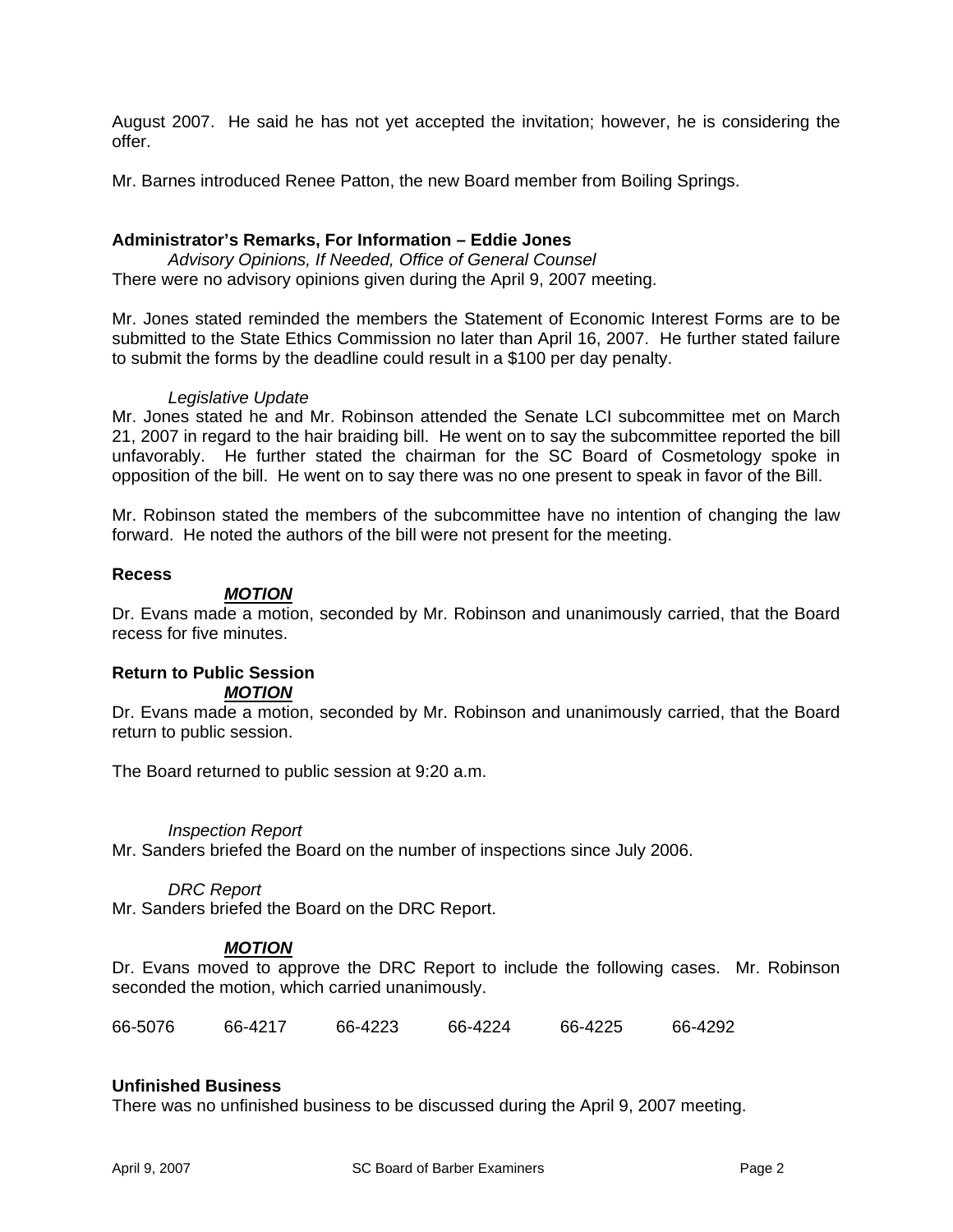### **New Business**

- 1. Approval of Third Student Permit
	- *a. Juoaquina L. Cremedy*

On March 20, 2007 the Board received a letter from Juoquina L. Cremedy asking to meet with the Board. Ms. Cremedy is requesting the Board's approval of a third student permit.

Ms. Cremedy stated when she registered for a student permit she did not begin classes at the right time. She noted she registered in February 2005 and did not begin training until May 2005. She went on to say she has a little over 1,200 hours and lacks approximately 300 hours. She attends the B Unique Barber Academy.

# *MOTION*

Dr. Evans moved the Board grant Ms. Cremedy a third student permit. Mr. Robinson seconded the motion, which carried unanimously.

### *b. Randrico Craig*

On April 5, 2007 the Board received an e-mail from Randrico Craig asking to meet with the Board to seek approval for a third student permit.

Randrico Craig stated he suffered a back injury during the time he held his first permit and could not complete his training at school. He did not feel he was being properly trained under OJT with the second permit. He has obtained less than 500 hours. He would be training at Style Trends Barber Academy in Rock Hill.

### *MOTION*

Mr. Robinson moved the Board allow Mr. Craig to receive his third student permit. Mrs. Tew seconded the motion, which carried unanimously.

### *c. Marc Daniels*

On March 1, 2007 the Board received a letter from Marc Daniels seeking to meet with the Board in regard to seeking a third student permit. The letter stated he was unable to complete his training due to family matters.

Mr. Daniels stated there were personal issues, a death in the family, and adjustments to be made. He will be completing OJT under the same instructor. He has obtained approximately 1,450 hours of training. He does not remember when he received his first permit; however, he received his second student permit in 2002.

# *MOTION*

Mr. Robinson moved the Board grant Mr. Daniels a third student permit. Dr. Evans seconded the motion, which carried unanimously.

### 2. Approval of Fourth Student Permit

*a. Leslie Timothy Norris* 

On March 12, 2007 the Board received a letter from Leslie Timothy Norris seeking the Board's approval of a fourth student permit. Mr. Norris began his training at Brierson's Beauty and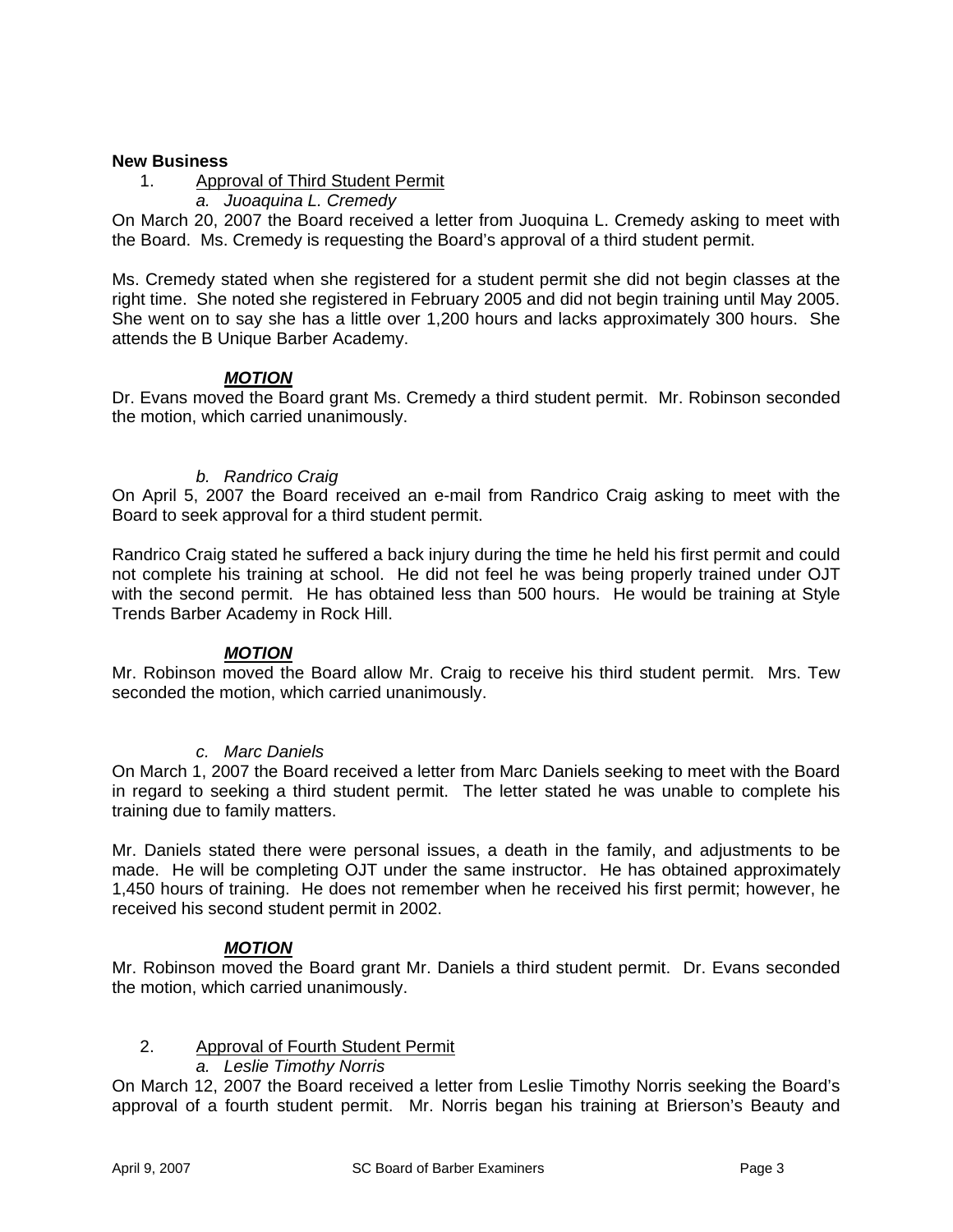Barber in Columbia. During his training at this barber shop he noticed several of the barbers were involved in illegal drug activity and transferred to Brother and Sister Beauty and Barber, where there was a lack of business. He then transferred (with a third student permit) to Outing's Barber Shop. The letter states the Richland County Sheriff's Office raided the barbershop approximately two months later. Although he was not charged with illegal drug activity he was terminated for "planting" illegal drugs on one of the barbers. He has received 1,255 hours of training and lacks 665 hours.

Mr. Norris stated he has been attempting to complete his training since 1993. He began training at a barber college, however, he moved to OJT in a barber shop. With his first permit he began training at a barber shop, but left that barber shop due to illegal drug activity. He used his second permit to work in a barber shop where the barber would make customers wait while he played video games on a Play Station. He would use a fourth student permit to train under George Thompson at Boys II Men Barber Shop.

# *MOTION*

Mr. Robinson moved the Board discuss this matter in executive session. Dr. Evans seconded the motion, which carried unanimously.

# 3. Approval of Applications

*a. Leroy Freddie Jackson* 

Leroy Freddie Jackson was scheduled to appear during the February 12, 2007 meeting due to his SLED Report reflecting an arrest since the Board issued him a license in February 2006 with a two year probation. Mr. Jackson did not appear at the February 2007 meeting and was notified in writing to appear during the April 9, 2007 meeting.

Leroy Freddie Jackson stated the Board placed his license under probation for two years as a result of his arrest record. He further stated he was driving under suspension with marijuana in the vehicle.

# *MOTION*

Dr. Evans moved the Board discuss this matter in executive session. Mr. Robinson seconded the motion, which carried unanimously.

# *b. Terry White*

On September 28, 2006 the Board received an examination application from PCS on behalf of Terry White. Mr. White's application indicates he had been arrested. As staff could not approve Mr. White's application due to his arrest record, he was notified in writing he must appear before the Board for their review of his application. Mr. White's arrest record reflects an arrest and conviction involving possession with intent to distribute crack cocaine and an arrest for no driver's license and violation of probation.

Terry White appeared before the Board at this time. Mr. White stated he has completed 1,920 hours of OJT. His arrest record reflects his arrest was in 1993. His arrest did not take place near a school or barbershop.

# *MOTION*

Mr. Robinson moved the Board allow Mr. White to take the exam. Mrs. Tew seconded the motion, which carried unanimously.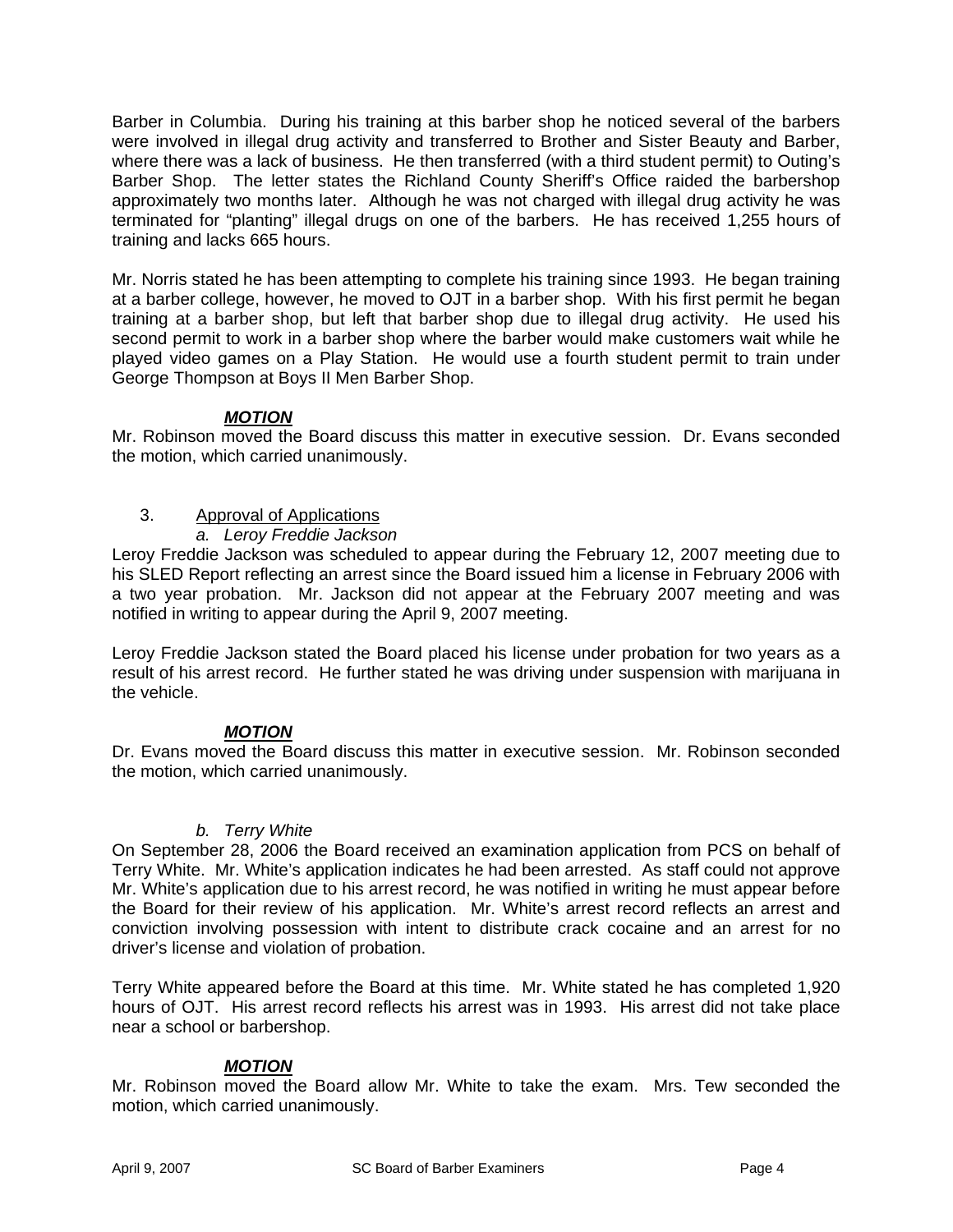# *c. Aaron T. Williams*

On March 13, 2007 the Board received an examination application from PCS on behalf of Aaron T. Williams. Mr. Williams' application reflects he had been arrested. Since staff could not approve Mr. Williams' application, he was informed he must appear before the Board for their review. His arrest record reflects arrests for auto break-in, assault on a police officer, petty larceny, simple possession of marijuana, and criminal domestic violence.

Aaron T. Williams appeared before the Board at this time. He stated he was last arrested in 2001 and that none of the arrests took place near a barber shop or barber school. He stated his 2005 arrest for assault and battery was dropped.

## *MOTION*

Dr. Evans moved the Board discuss this matter in executive session. Mr. Robinson seconded the motion, which carried unanimously.

## 4. Approval of Barber School Application

## *a. Bryant's Barber Academy – Adam Bryant*

On February 6, 2007 the Board received a barber school application in regard to Bryant's Barber Academy. The school would be located in Anderson. Adam Bryant is the school instructor. The application included a course outline and a drawing of the school layout.

Mr. Bryant stated the school has 1,800 square footage and 10 work stations. He further stated he would be the instructor.

Mrs. Tew and Ms. Patton will inspect the school.

### *MOTION*

Dr. Evans moved the application be approved pending inspection by the Board members and a staff inspector. Ms. Patton seconded the motion, which carried unanimously.

### *b. Nue C'zons – Marwin McKnight*

On March 30, 2007 the Board received a barber school application in regard to Nue C'zons. The school instructor would be Marwin McKnight. The application indicates Mr. McKnight and Beaufort Jasper Academy for Career Excellence as the school owners. The application included a classroom layout, a course outline, and a memorandum of agreement (final contract) between the Technical College of the Lowcountry, the Academy of Career Excellence and Nue C'Zons.

Marwin McKnight appeared before the Board at this time. He stated he is partnering with Technical College of the Lowcountry (Beaufort Jasper Technical College) to teach a barber course.

Dr. Evans stated he believes Mr. McKnight would enter into an agreement with the Technical College of the Lowcountry. He further stated the Board should review the contract between the parties involved since the Technical College of the Lowcountry and Nue C'zons would be issuing joint certificates.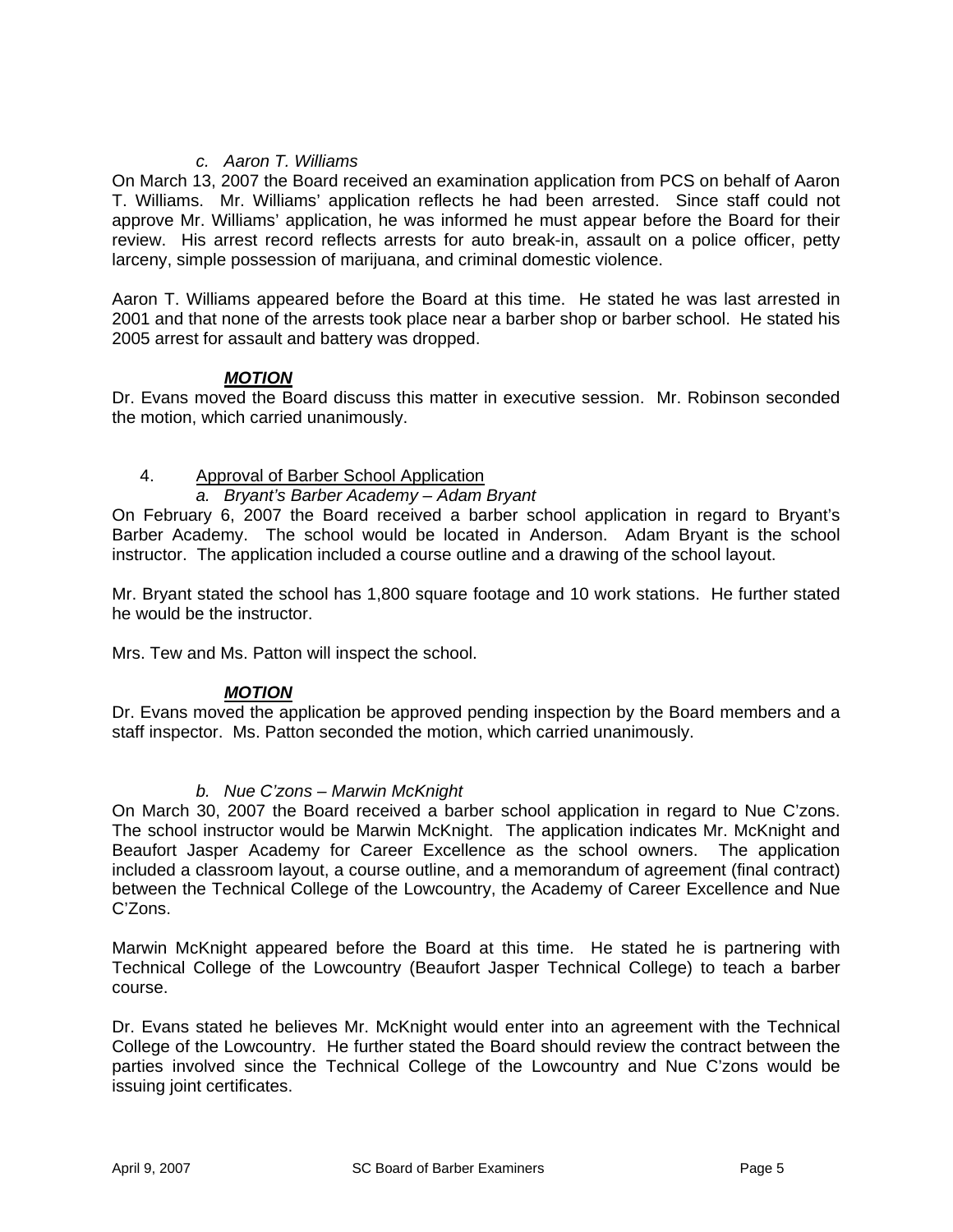## *MOTION*

Dr. Evans moved the Board approve the barber school application upon the administrative review of the contractual agreement. Mr. Robinson seconded the motion, which carried unanimously.

### **Discussion Topics**

*1. Barber Practical Exam Concerns – Samuel Gore, Jr.*  On March 7, 2007 the Board received a letter from Samuel Gore, Jr. who is asking to meet with the Board to discuss the barber exam.

Mr. Gore stated he has been in the barber profession for approximately 40 years. He further stated his son took the practical exam to become a registered barber and the testing has changed. He went on to say the candidates used to be able to bring on tools to examine, now they provide the tools. He went on to say the test now includes thermal curl, which he was not taught in barber school. He also said the testing service answered "Cosmetology" when he contacted the service to schedule his son for the registered barber exam.

Mr. Robinson stated last year the Board determined it would allow testing on the entire book which includes thermal curl and clip over cut. He further stated both the current and previous books used to train barbers include thermal curl. He noted it is the instructor's responsibility to teach the matter included in the book. He went on to say the Board's reason for moving to this type of exam is to bring the Board to a national level so a barber can move to other states if he/she so desires. He went on to say thermal curl is not a typical barber technique; however, it will now have to be taught.

Mr. Barnes stated the Board is attempting to improve the industry for individuals desiring to be a barber. He also reiterated that the OJT instructors and the schools must completely teach the book.

### *2. Barber Board Practical Exam Concerns with PCS*

The Board determined it would discuss this matter in executive session.

### Hair Braiding Applicant

Anthena Brown stated she was appeared before the Board in December 2006. She further stated she submitted a new curriculum. She was scheduled to appear before the Board has not received the curriculum and was unable to app

# *MOTION*

Mr. Robinson moved the Board conditionally approve the curriculum upon review by Mr. Jones and himself. Dr. Evans seconded the motion, which carried unanimously.

### **Public Comments**

There were no public comments made during executive session.

### **Executive Session**

Dr. Evans made a motion, seconded by Mr. Robinson and unanimously carried, that the Board enter executive session to seek legal advice and to discuss contractual issues.